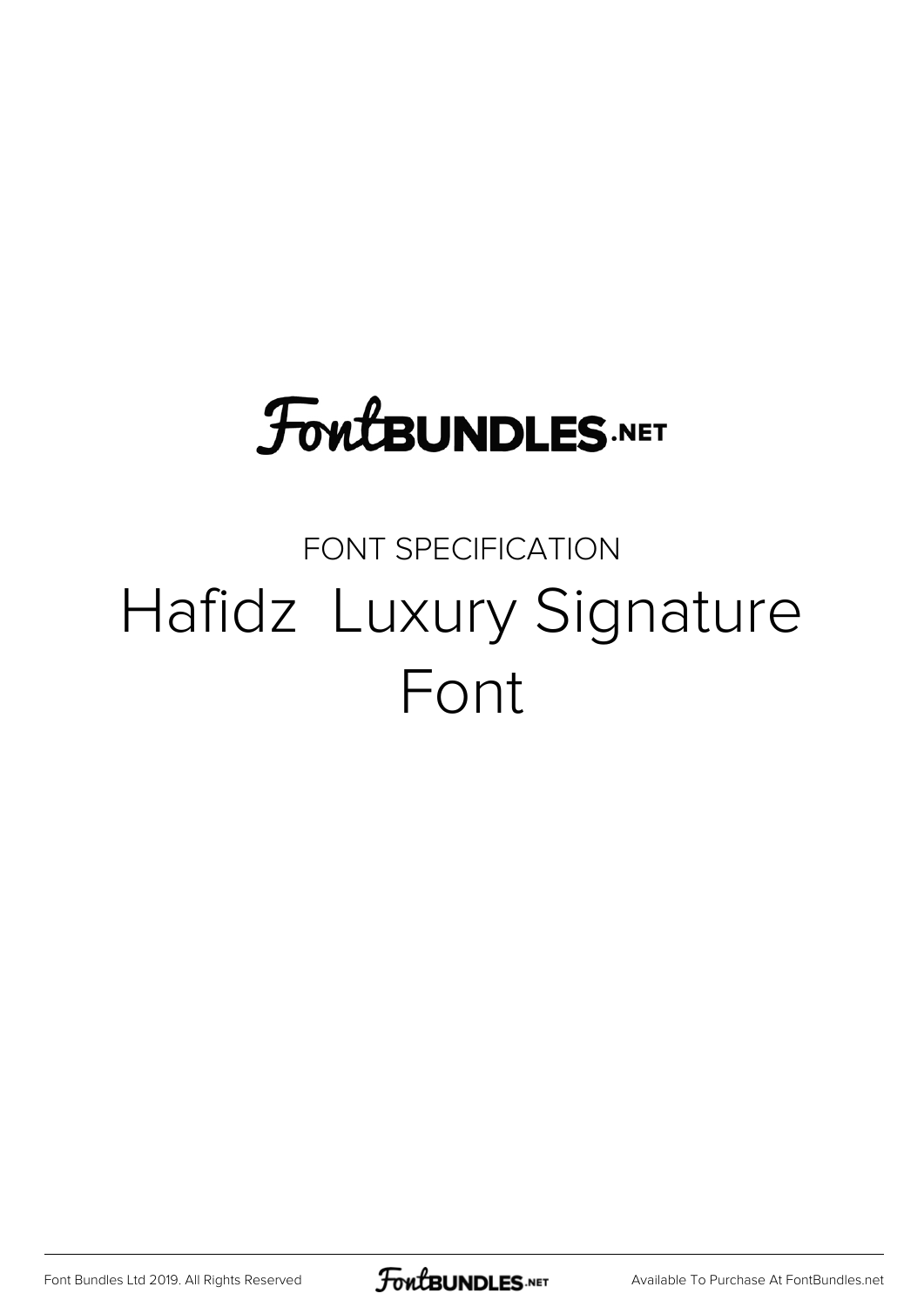## Hafidz - Regular

**Uppercase Characters** 



Lowercase Characters

abcdefghijklanopgretovnegy

Numbers

0123456789

Punctuation and Symbols

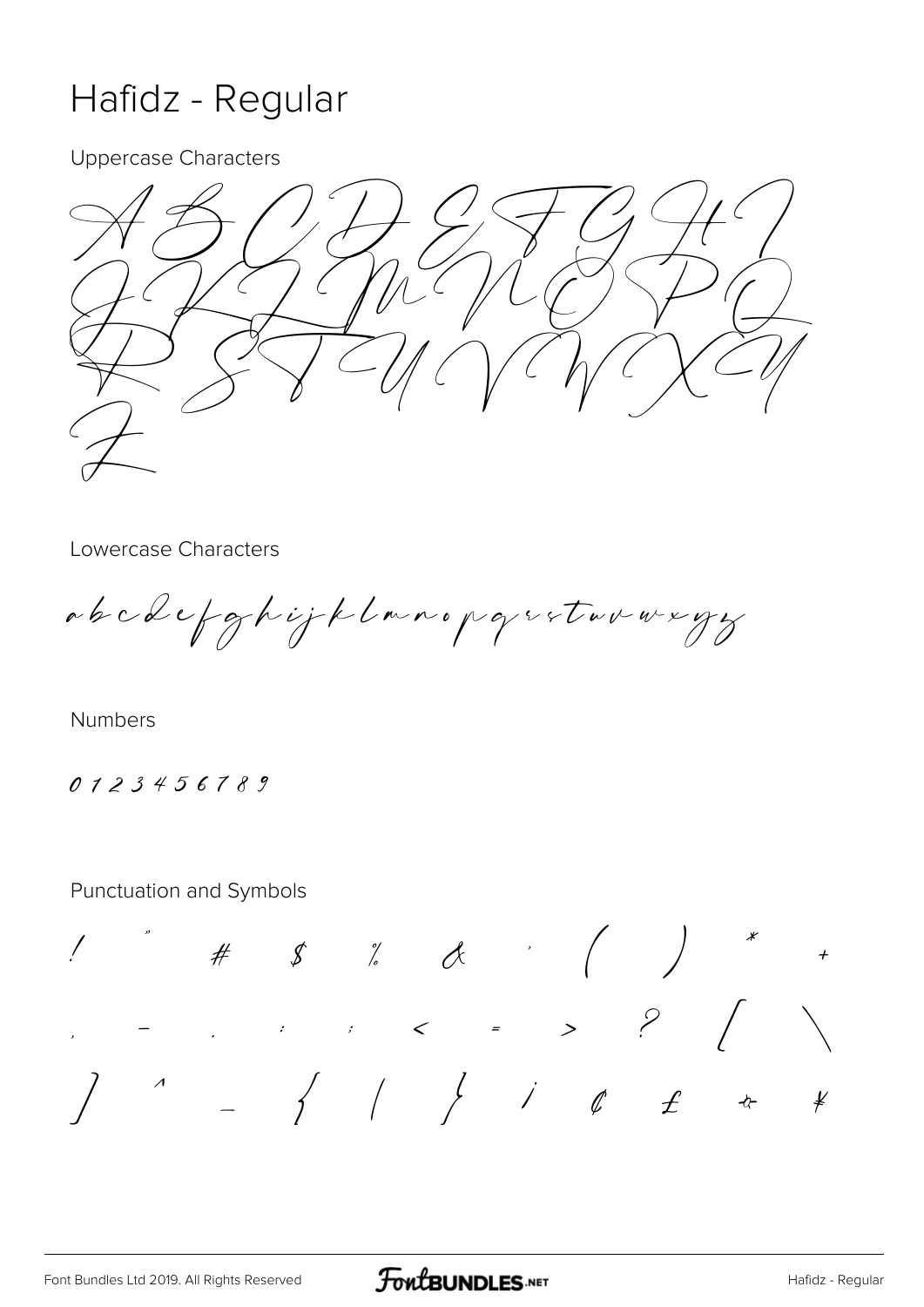

### All Other Glyphs











### $\acute{\epsilon}$  $\sim$  $\dot{\mathcal{C}}$  $\hat{c}$  $\ddot{\epsilon}$  $\ddot{\hat{z}}$  $\stackrel{\circ}{\sim}$  $\sum$  $\alpha$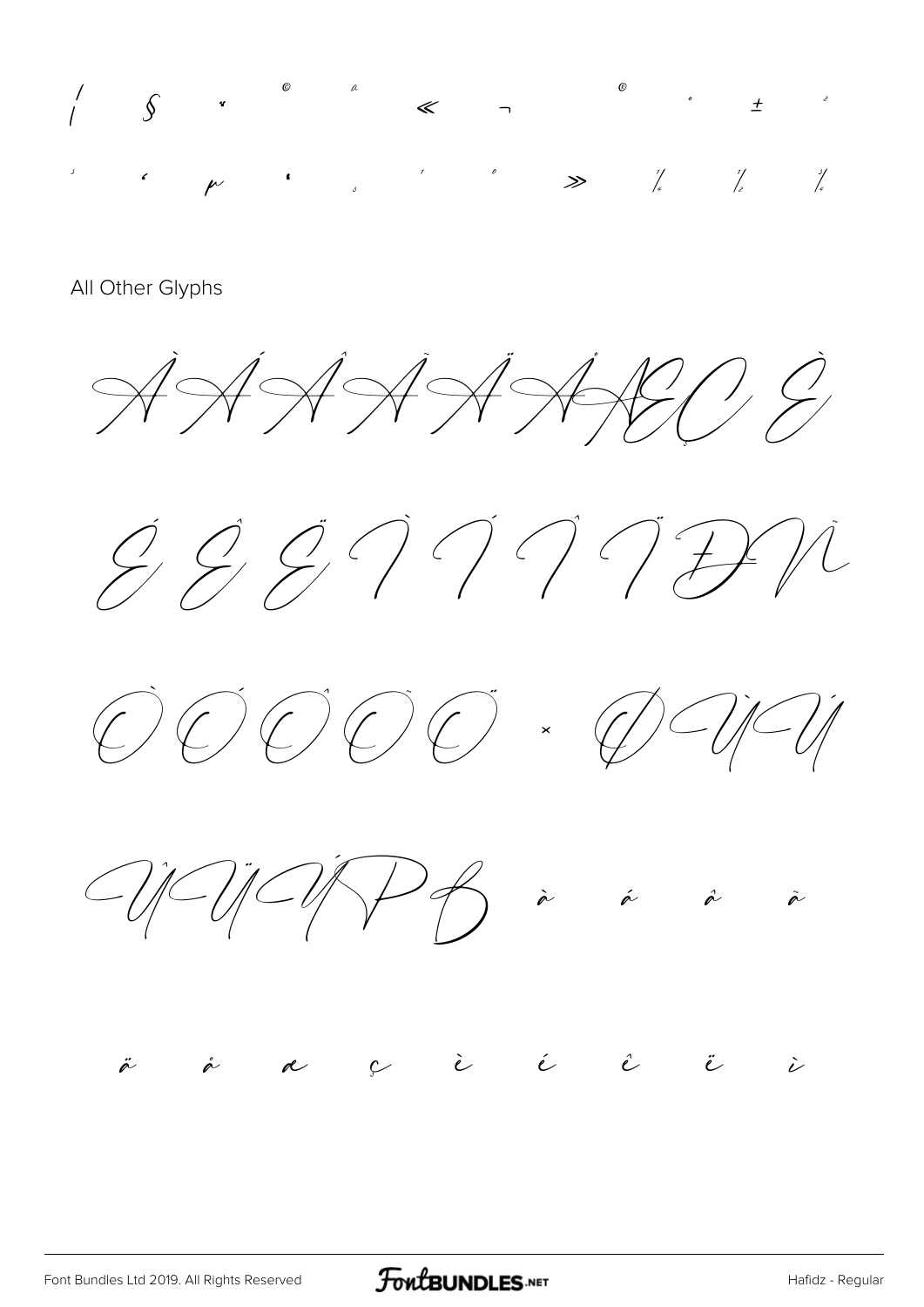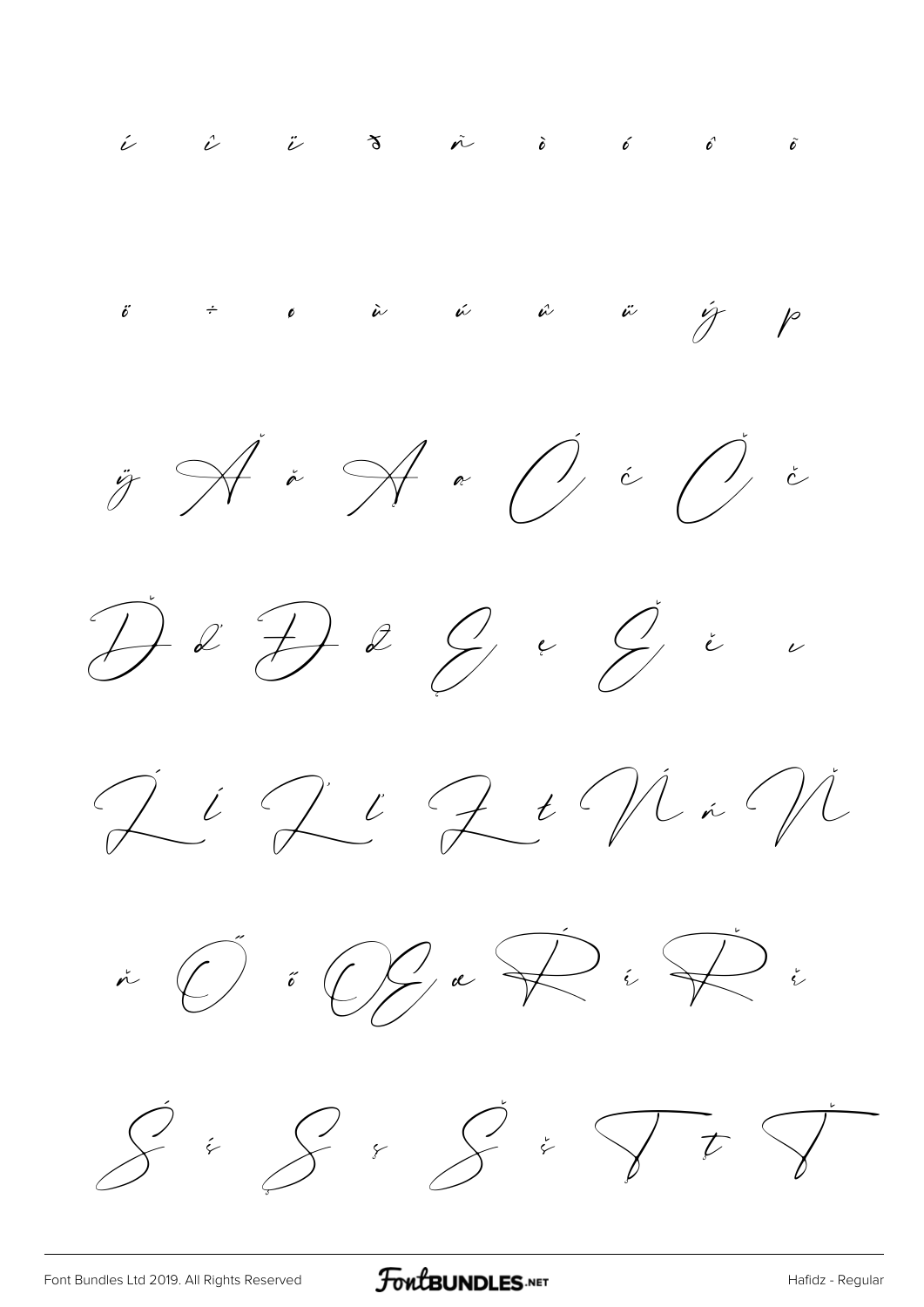$t$   $\bigcirc$   $\bigcirc$   $\bigcirc$   $\bigcirc$   $\bigcirc$   $\bigcirc$   $\bigcirc$   $\bigcirc$   $\bigcirc$   $\bigcirc$ 

 $\dot{z}$   $\overline{z}$   $\dot{z}$   $\cdots$ 

 $\frac{1}{2}$  ,  $\frac{1}{2}$  ,  $\frac{1}{2}$  ,  $\frac{1}{2}$  ,  $\frac{1}{2}$  ,  $\frac{1}{2}$  ,  $\frac{1}{2}$  ,  $\frac{1}{2}$  ,  $\frac{1}{2}$  ,  $\frac{1}{2}$  ,  $\frac{1}{2}$  ,  $\frac{1}{2}$  ,  $\frac{1}{2}$  ,  $\frac{1}{2}$  ,  $\frac{1}{2}$  ,  $\frac{1}{2}$  ,  $\frac{1}{2}$  ,  $\frac{1}{2}$  ,  $\frac{1$ 

 $\int e^{\pi x}$  -  $\int d\pi d\mu$ 

att ch ch el et gg gr il it

iff ift fl on on or or orr orr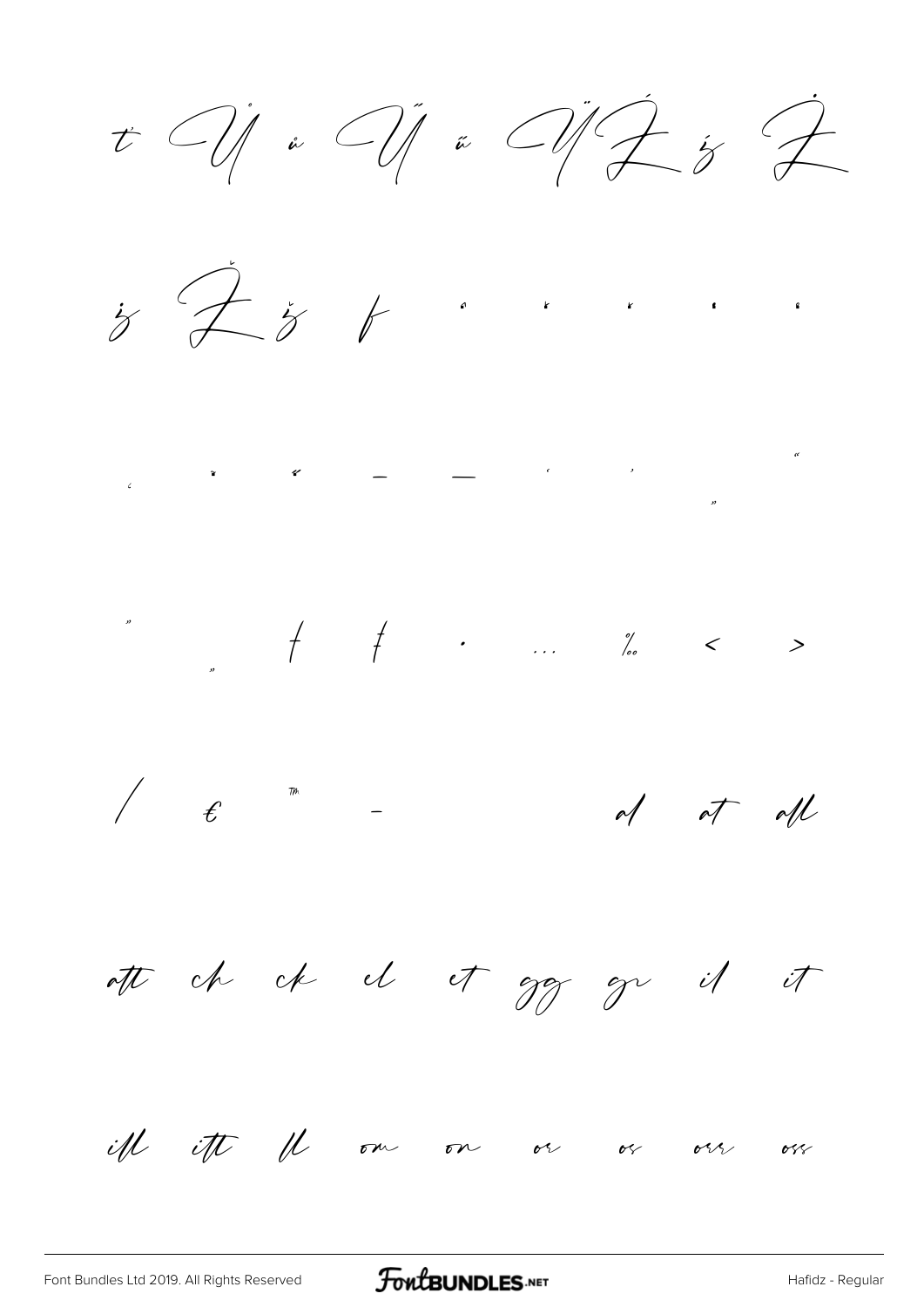